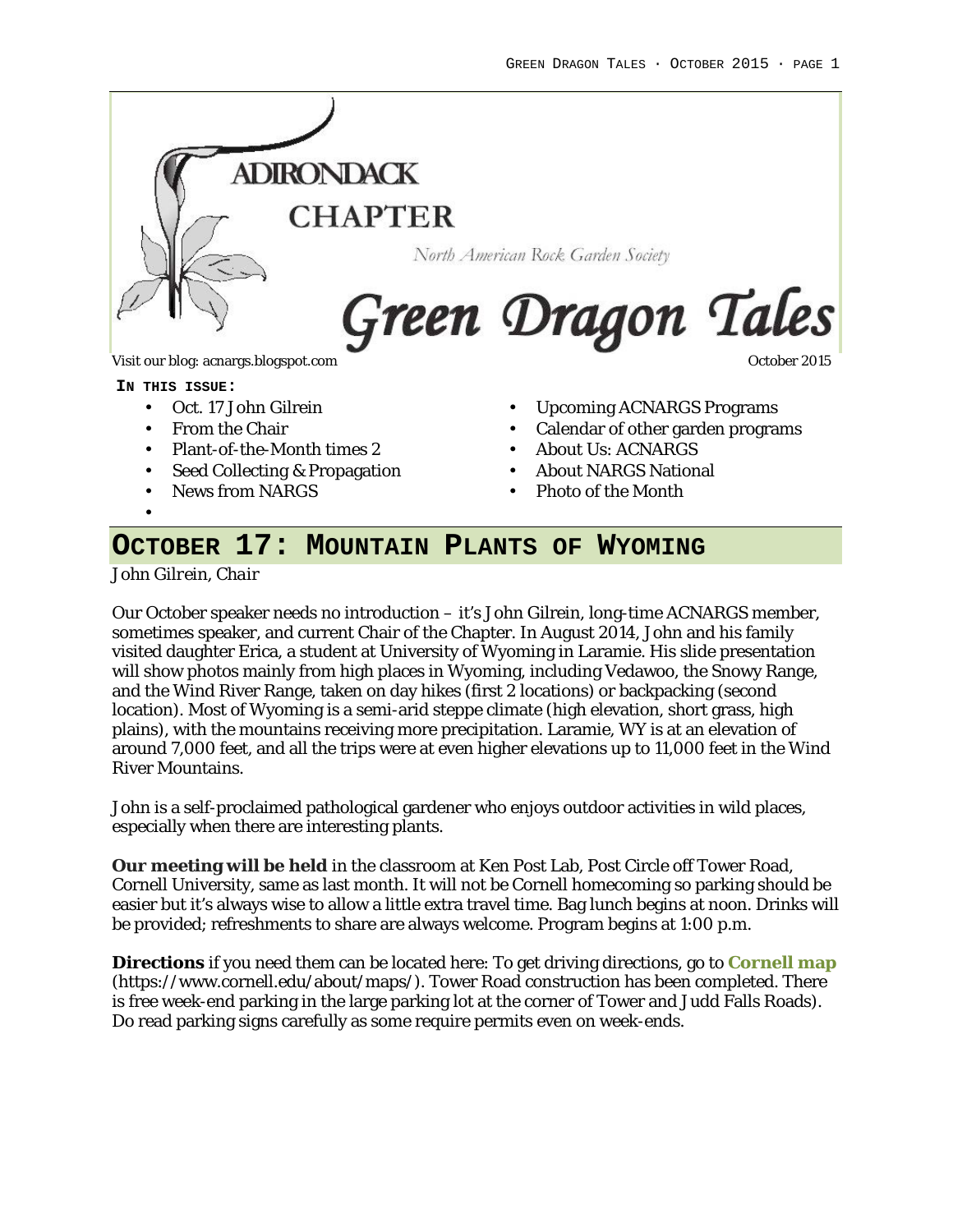## **FROM THE CHAIR**

#### *John Gilrein, ACNARGS Chair*

Now that it's nearing the end of the season, I'm seeing some of the projects that I hoped to finish, and did not yet start. A few of them, like cutting down the topped maple tree, will get done in the next month. After seeing all these projects for several months, if not years, I finally decided I need to work on simplifying the garden. Not that that will make the garden easy, as it is far from small. I have been tolerant (another word for lax) of volunteers that sowed their way into less than ideal places. Not liking to waste (kill) excess plants, I have tolerated plants being out of place, like garlic in 10 different areas of the garden.

Why didn't I think about simplifying years ago? Maybe I was just focused on all there is to do. Some of the plans for simplifying are:

- to grow garlic in only 2 locations, which will make removing the scapes and digging the bulbs easier;
- only allow 1 clump of garlic chives, and fewer clumps of ornamental onions, and fewer plants of *Allium hollandicum*, as these need deadheading to prevent excessive seeding about;
- edging borders, which will improve the garden's appearance and impair spread of thugs like creeping charlie (*Glechoma hederacea*) into the garden;
- reducing little grassy nooks which complicate mowing;
- getting rid of invasive groundcovers like yellow archangel (*Lamium galeobdolon*);
- covering the dormant vegetable garden with leaves or paper to keep the early spring weeds from growing;
- cutting down a large white willow (*Salix alba*), which has a nice presence due to its imposing size but is always dropping branchlets and sometimes branches, and is a greedy water hog; and
- getting rid of most of the patches of black raspberries.

I won't get all THAT done this Fall, but I will at least get started on it. The time saving I can reap should give me more time for gardening fun things like hiking or reading. Some of the tasks that did not get done on time this year were:

- getting the vegetable garden weeded and planted;
- planting out trees and shrubs in pots;
- potting up my seedlings from NARGS seed from the seed exchange;
- planting out my newly acquired plants;
- pruning trees; and
- expanding the rock garden.

I think it was a good gardening season (still is actually), and I'm feeling positive in spite of the "it could be better" tone here. Next month I intend to focus on the upside of this gardening season.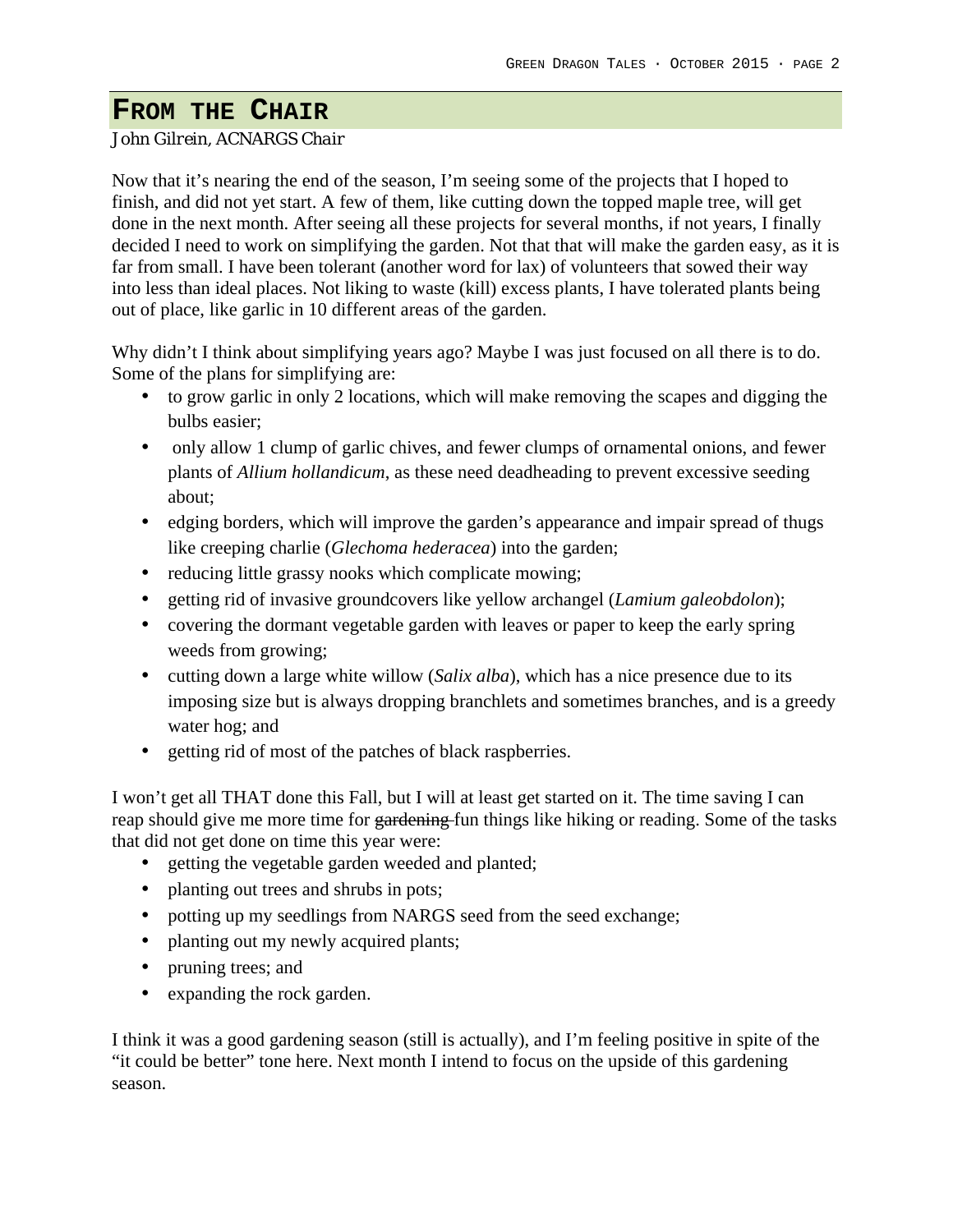You won't want to miss the October meeting, with a good presentation on Wyoming alpines, rocks, & scenery (no need to bring the last of the tomatoes to throw) and LOTS of great plants to add to your gardens. Hope to see you at the Ken Post Lab classroom on October  $17<sup>th</sup>!$ 

## **PLANT-OF-THE-MONTH: A POM BONANZA**

*John Gilrein, ACNARGS Chair*



*Hiacinthus* 'Dark Dimension'

October is going to be "bonanza month" for plant-of-the-month! We're going to have multiple offerings. *Hyacinthus orientalis* 'Dark Dimension' will be a member appreciation gift (free), one bulb per person with any extras for sale. This is a new variety in an unusual color. Like all new varieties, it's going for a premium price. *Crocus tommasinianus* is a species crocus that will spread if the rodents don't munch on it; these will be in lots of a dozen. *Cyclamen cilicium* is similar to *C. hederifolium*, with marbled foliage and pink or white blossoms. It's found in Turkey, at quite a range of elevations, likely the reason it's so hardy. *C. cilicium* is not quite a hardy as *C. hederifolium,* so it would be beneficial to plant it in a somewhat

protected location. Hardiness is unfortunately not an exact science, and references give varying hardiness ratings to this plant. We value experimentation, though it does have its risks.

All these plants want soil with decent drainage, especially *C. cilicium*. If you have clay or clay loam soil, the soil may need to be amended to improve the drainage for this plant. We don't have a photo of *C. cilicium*, but it will look a lot like *C. hederifolium*.



*Crocus tommasinianus*

| <b>Plant Name</b>                                | Planting<br>Depth | Flower Color<br>Bloom time             | Height      | Exposure<br>Hardiness<br>Zones |
|--------------------------------------------------|-------------------|----------------------------------------|-------------|--------------------------------|
| Hyacinth 'Dark Dimension'<br>(bulb) 1 bulb FREE! | 8 inches          | Indigo & black<br>Mid Spring           | 6 inches    | Sun - Part Sun<br>4 to 8       |
| Crocus tommasinianus<br>(corm)                   | 5 inches          | Purple<br>Late winter/<br>early Spring | 7-12 inches | $Sun - part sun$<br>3 to 8     |
| Cyclamen cilicium<br>(corm)                      | 3 inches          | Pink or white<br>September/<br>October | 4 inches    | Shade<br>5 or 6 to 9           |

#### BUT WAIT...THERE'S MORE! ANOTHER POM SELECTION! i

*Colette De Haan & Vashti De Haan, Plant-of-the-Month Coordinators* n

We are able to offer dwarf conifers and a couple of plants that fill a similar visual niche to our members at discounted prices. These plants are not readily available in the area, especially at n this more affordable, smaller size being offered. We won't be able to set prices until we have final confirmation that all plants ordered will be shipped (they vary in price a bit). The plants are being supplied by the wholesale Iseli Nursery in Boring, OR.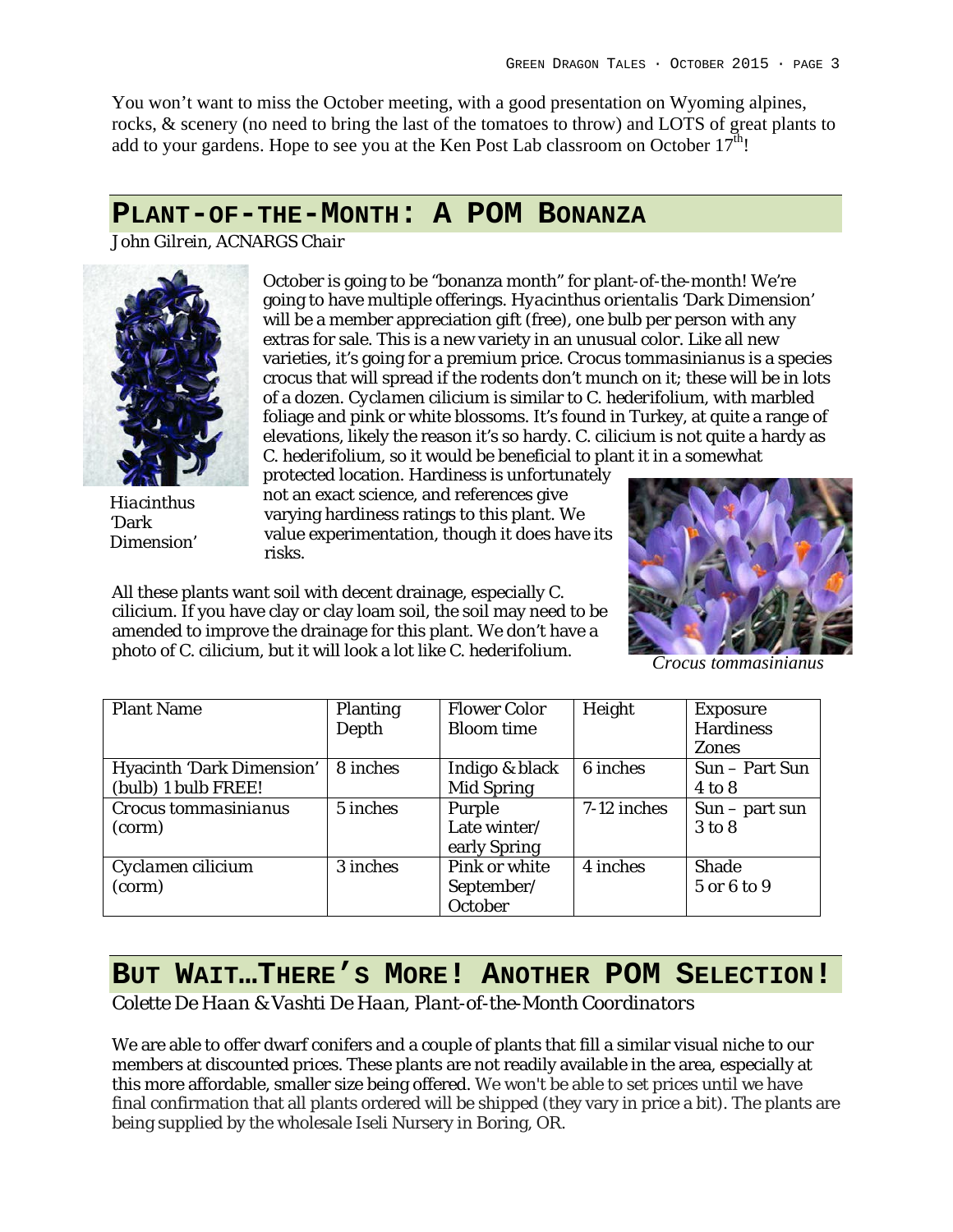Planted into the garden in fall, well-watered until the ground freezes, then protected with coarse mulch such as evergreen boughs should ensure winter survival and good growth next spring. Selections were made with an effort to thwart the habits of our voracious deer population. Our source has made a few cancellations - disappointingly of varieties well-suited for troughs - and could change again. Please note the suitability for RG (rock garden) and/or trough, keeping in mind that growing in a trough generally requires one zone colder than your usual climate zone. The list of trees to be offered, as of now, is:

*Abies koreana* 'Oberon' RG *Picea abies* 'Hildburghausen' Trough/RG *Picea glauca* 'Achat' RG *Pinus mugo* 'Teeny' - Trough(at least for a few years)/RG *Buxus* 'Justin Brouwers' - evergreen for a sheltered spot for the more adventurous/zone-pushing among us *Ulmus minor* 'Jacqueline Hillier' - deciduous, but good structural winter interest in a trough, RG or Bonsai container for those who are looking for a choice non-conifer specimen.

Here's more detailed information:

*Abies koreana* 'Oberon' (Korean Fir) USDA Hardiness Z: 5 (-10 to -20 F) Dwarf Seedling Selection (2-3" per year, producing a small tree 24" h x 12-20" w) Very slow-growing with short dark green needles, more closely resembling a Hebe than a conifer, with striking white buds in autumn and winter. Usually it does not form a leader, but with a little help it will manage to grow upright. Naturally it becomes a small rounded dwarf with many upright shoots, and white winter buds give a beautiful appearance.

*Picea abies* 'Hildburghausen' (Norway Spruce) USDA Hardiness Z: 5 (-10 to -20 F) Miniature cushion/bun. (Less than 1" per year; 8" - 12"at 10 years) A miniature globe shaped Witch's Broom of Norway Spruce. Leaves very small and light green. Every terminal shoot grows the same length every year. First listed by G. Bohme, Germany about 1990.

*Picea glauca* 'Achat' (Dwarf Alberta spruce) USDA Hardiness Z: 3 (-30 to -45) Dwarf (2-3" per year; 2' x 1' at 10 years)

Very nice dwarf, narrow conical form for a rock garden or small conifer garden. Can survive down to zone 3a provided that it is totally covered for the winter. Can take extreme cold but needs protection from drying sun and winds during winter and early spring before the ground thaws.

*Pinus mugo* 'Teeny' (Mugo Pine) " Same as P. mugo 'Sherwood Compact' " (Gelderen & Smith) USDA Hardiness Z: 3 (-30 to -45 F) Dwarf (1-6" per year; 3-6' at 10 years) Dwarf, compact mounding/bun/globose, very slow growing, short needles. Information from the Conifer Society states this plant will grow approximately 1" per year and stay globose for quite some time.

*Buxus* 'Justin Brouwers' (Boxwood) Hardiness Z: 5b-6 Exposure: Sun, Part Sun, Shade (1"-3" per year; 2' h x 2'w at 10 years; max size: 2.5'w x 3.5'h) Slow to medium growth rate One of the best compact, mounding to rounded cultivars available. Responds very well to shearing or pruning. Small leaves with deep green winter color. Naturally develops into a spectacular somewhat rounded plant. Very low maintenance. Shows sensitivity to poorly drained soils. Sun-tolerant, some shade preferred but not required.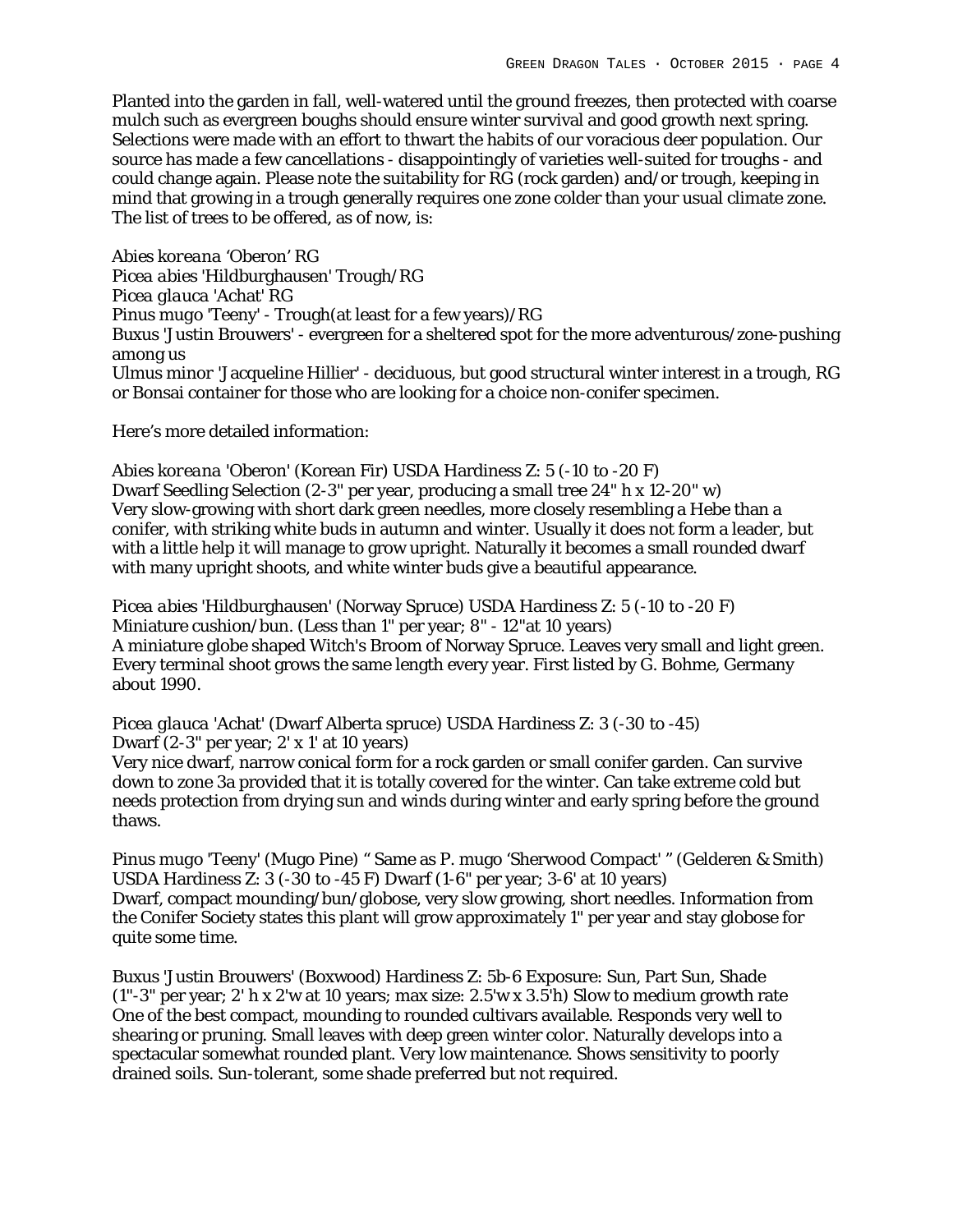*Ulmus minor* 'Jacqueline Hillier' Dwarf Field Elm Tree. USDA Hardiness Z: 4 Full Sun Deciduous Dwarf (2' x 3' at 10 years)

Perfect for bonsai training, slow growing, dwarf elm tree discovered in Birmingham, England. Great for trough, rock garden, patio or landscape planting. Natural canopy shape gives the look of a mature full size tree in a dwarf form.

## **SEED COLLECTING AND PROPAGATION THOUGHTS**

*Carol Eichler, Newsletter Editor*

Are you a beginner at this – that is, someone who wants to try their hand at growing plants from seed? Here are some thoughts (strictly my own).

First, I suggest passing on the seed collection phase by ordering seed from the generous donors to the NARGS Seed Exchange. For a nominal fee you can order up to 25 selections. If you volunteer to help our Chapter with seed packaging, you can order an additional 10 selections. To participate however, you must be a member of NARGS National. First-round ordering begins near the end of December and can be done very conveniently online. The seed list, nearing 2,000 species, contains internet links to many of the plants for reference. Alternatively the Chapter receives many packets of surplus seed that is leftover after all the orders have been filled. These are sent to the Chapter in the spring (March or April?) and made available at our meetings at absolutely no cost to you.

Second suggestion, and one that I tried this past year with satisfactory success, is to "let nature takes its course" with stratification (that is, the warm and/or cold periods required for germination). I sowed my seeds in the winter, shortly after receiving them, and placed them outdoors – in a cold frame at first, then later as the weather warmed up, in a protected spot. (I didn't use hardware cloth for critter protection but think I may try that this year)

I had some seed germinate as soon as day temperatures consistently reached 40**°**F while most germinated much later and some are still dormant in the pots. I saved a lot of work (and cost on my electric bill) by no longer needing to set up and monitor lights but I still had to keep a watchful eye on watering especially through the summer. The trade-off of course is that the plants grew on their timetable, not mine.

One last word of advice ,which I heard last month from Krissy Boys and it needs to become my mantra, "Trust the seeds." I have to admit I far prefer to propagate from cuttings because I can "see" them. Sowing seed takes an act of faith, especially when the seed is so small!

For the more ambitious, Rosemarie and Krissy gave us a wonderful reference table outlining the needs of many common rock garden plants. (There were extra copies if you did not receive one that will be available at our October meeting). They also provided several online resources for researching this information including

- Norm Deno's monographs (3), downloadable from USDA National Agricultural Library Digital Collections
- T. Clothier's index http://tomclothier.nort.net/index.html as a quick reference and accompaniment to Deno's
- Ontario Rock Garden & Hardy Plant Society Germination Guide: **http://www.onrockgarden.com/germination-guide/plants**.

The Rocky Mountain NARGS Chapter also has a wonderful resource online and downloadable from their website: **http://www.rmcnargs.org/index.php/documents/18-handoutsfrom-chapter-meetings**. Click on the last hand-out "Bill Adams – Plant Propagation Spreadsheet."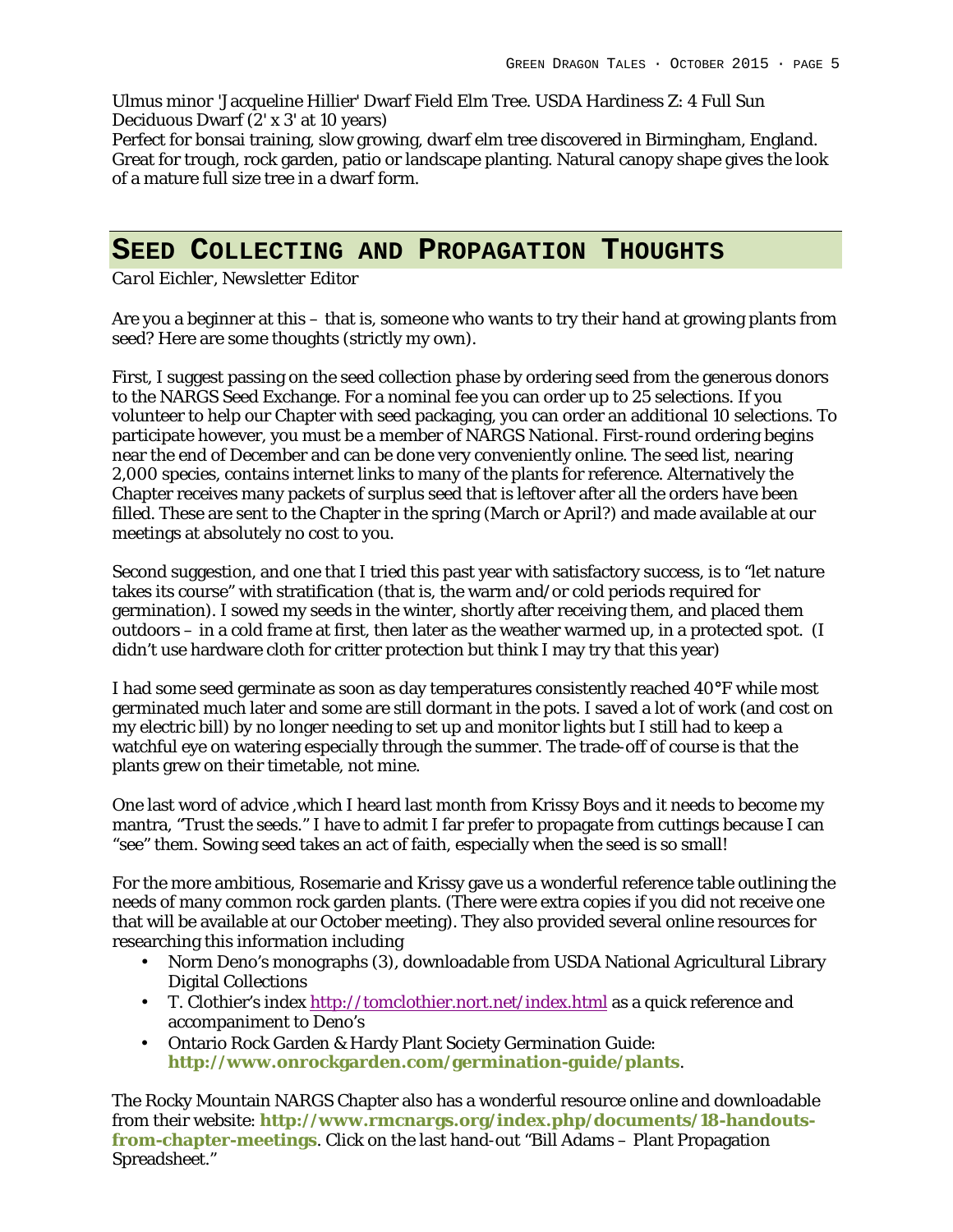Growing plants from seed can be very rewarding. There's a great deal of pride in being able to say "I grew that plant from seed."

## **NEWS FROM NATIONAL: CONTRIBUTING TO THE SEED EXCHANGE**

*Excerpted from the NARGS website*

The NARGS website offers detailed information about contributing seed to the annual seed exchange and can be referenced at **https://www.nargs.org/seed-donation-instructions**. **Seeds MUST BE RECEIVED by November 1** to be added to the catalog. Donors may find this *Rock Garden Quarterly* article by Jan McGary **Collecting and Cleaning Seeds** beginning on page 205 (**https://www.nargs.org/sites/default/files/free-rgqdownloads/VOL\_59\_NO\_3.pdf#page=55**) helpful. (Note this is another resource for would-be seed collectors)

# **MORE NEWS FROM NARGS: NICK NICKOU HAS PASSED AWAY**

Lifetime NARGS National member Nick Nickou has passed away at the age of 94. He was a member of the Berkshire Chapter and possibly others. Our Chapter visited his Branford, Connecticut garden some years ago. He also spoke at one of our Chapter meetings, although I don't remember the topic.

To me what was most notable about his garden was his collection of azaleas and rhododendrons - in bloom and gorgeous! - and Nick could recite the cultivar names of every one of them from memory. I believe he was engaged in breeding rhododendrons with his garden partner Carol Hanby and may have introduced several cultivars. He may even have been a

From his official obituary "His grand passions were botany and horticulture. He traveled extensively observing plants in China, Russia, Greece, Patagonia, South Africa and many other destinations. His garden on Sunset Hill Drive was a mecca for plant enthusiasts with numerous rare plants. And trees with a specialty in rhododendrons."

Tony Avent, owner of Plant Delights Nursery, offered these comments, "We are fortunate to have a number of plants that Nick shared, growing in our garden, including his two most



*Anthyrium* 'Branford Beauty' (Photo courtesy of Plant Delights Nursery (www.plantdelights.com)

popular introductions, *Athyrium* 'Branford Rambler' and *Athyrium* 'Branford Beauty' (pictured here). According to Peter Podarus he gave the world *Coreopsis* 'Moonbeam' too.

If you have any of these cultivars, you can thank Nick Nickou for his passion for gardening.

### **PLAN AHEAD FOR MEMBERS SHARE PROGRAM**

*Nari Mistry, Program Chair*

February seems a long way off but it pays to PLAN AHEAD. Now is the time to take photos (if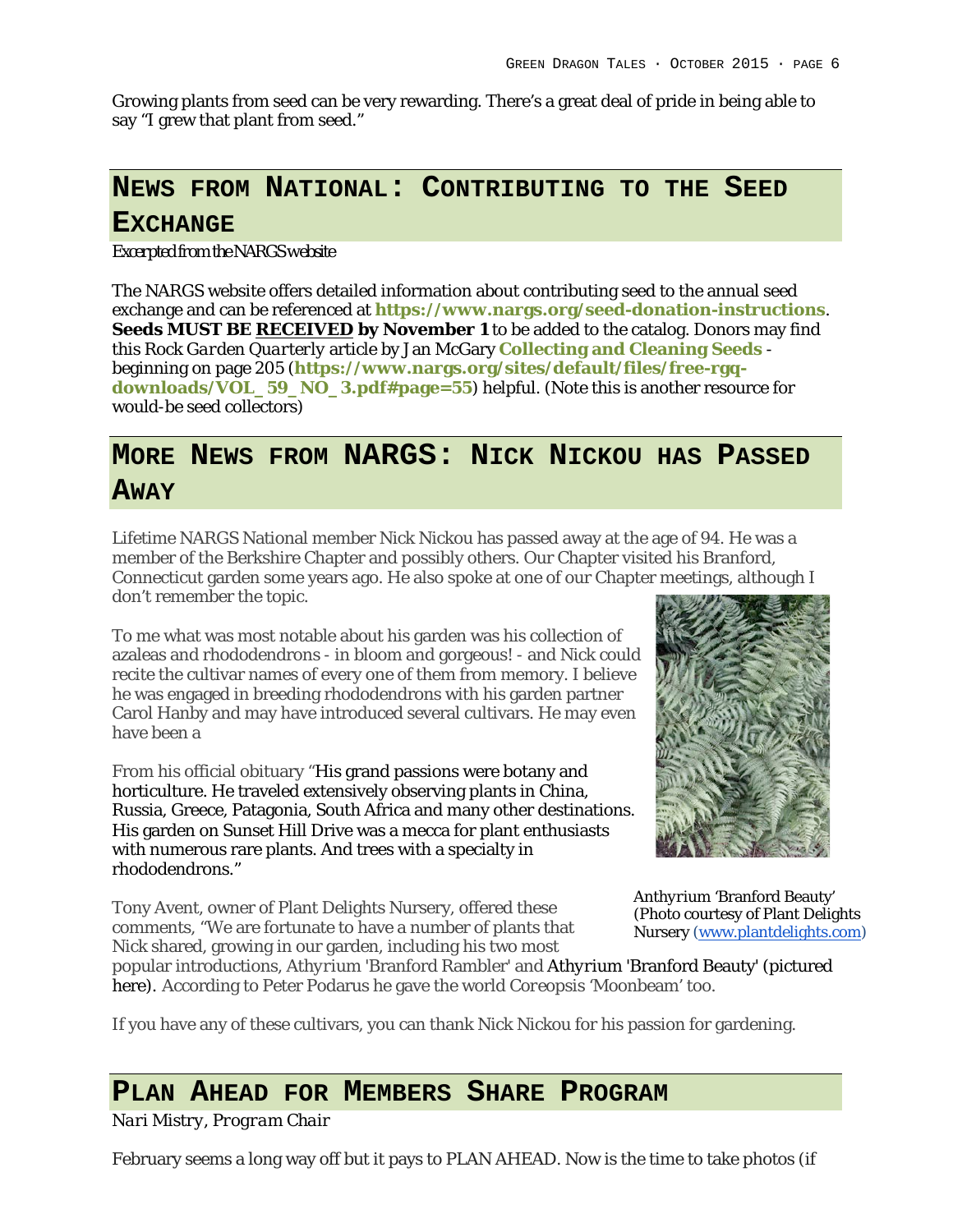you haven't already) so that you can share your best garden pictures at our Members Share meeting on February 20, 2016. We enjoy seeing not just photos of gardens and specimen plants but also other photos illustrating such things as your planting methods or hypertufa construction; or collect travel highlights of notable gardens or alpine/subalpine environments and scenery that you have visited. Details about presentation format, etc. will be in the January/February newsletter.

Your photos will be most welcome to view when we are in the throes of winter.

### **UPCOMING ACNARGS PROGRAMS**

*Mark your calendars! Unless otherwise specified, all local events start with a brown bag lunch at noon with the program following at 1 pm, and take place at the Whetzel Room, 404 Plant Science Building, Cornell University, Ithaca, NY.*

**October 17:** John Gilrein : "Alpine & Subalpine Plants of Wyoming." Plant-of-the-Month sale to current members. Note location at the **Ken Post Lab classroom.**

**November 14:** Sharee Solow, horticulturist, landscape designer and garden writer from Philadelphia: "From Front Yard to Rock Garden: Step by Step." Dish-to-pass luncheon at noon followed by a brief annual meeting and speaker presentation. Note 2nd Saturday meeting date. Note location is **Ken Post Lab classroom**.

**Looking ahead for 2016:**

**February 20:** Members Share

**March 19:** Elizabeth Lawson: "Primroses"

**April 16:** Elisabeth Zander, NARGS Recording Secretary and Officer, Berkshire Chapter. Topic to be announced

**June 23-27:** "Steppe to Alpines: A Higher State," NARGS National Conference and Annual Meeting in Denver and Steamboat Springs; sponsored by Rocky Mountain Chapter. Registration for the meeting will commence early in 2016, possibly as early as January. Go to **nargs.org** for more info as soon as it's available.

As we learn more details of these meetings they will be included in future newsletters, our blog, **acnargs.blogspot.com**, and our Facebook page, **http://www.facebook.com/acnargs**.

#### **CALENDAR OF SELECT GARDEN EVENTS**

*To have a garden event in your area listed send all pertinent information to Carol Eichler at carolithaca@gmail.com*

**Oct. 6:** Dan Segal, Rain Gardens, 6:30-8:30 pm, Cooperative Extension Education Center, 615 Willow Ave., Ithaca. Fee

**October 13:** Carol Eichler, Making of the Wurster Memorial Garden. Liberty Hyde Bailey Garden Club, 6:30 – 8:00 pm, Ken Post Lab Classroom, Cornell University, Ithaca

**Oct. 13:** Sean Dembrosky, Fall Propagation of Fruit and Nut Trees, 6:30-8:30 pm, Cooperative Extension Education Center, 615 Willow Ave., Ithaca. Fee

**Oct. 14:** Marc Hachadourian, Modern Plant Exploration in the Tropics: The Age of Rediscovery, 7:30 pm, Statler Auditorium, Cornell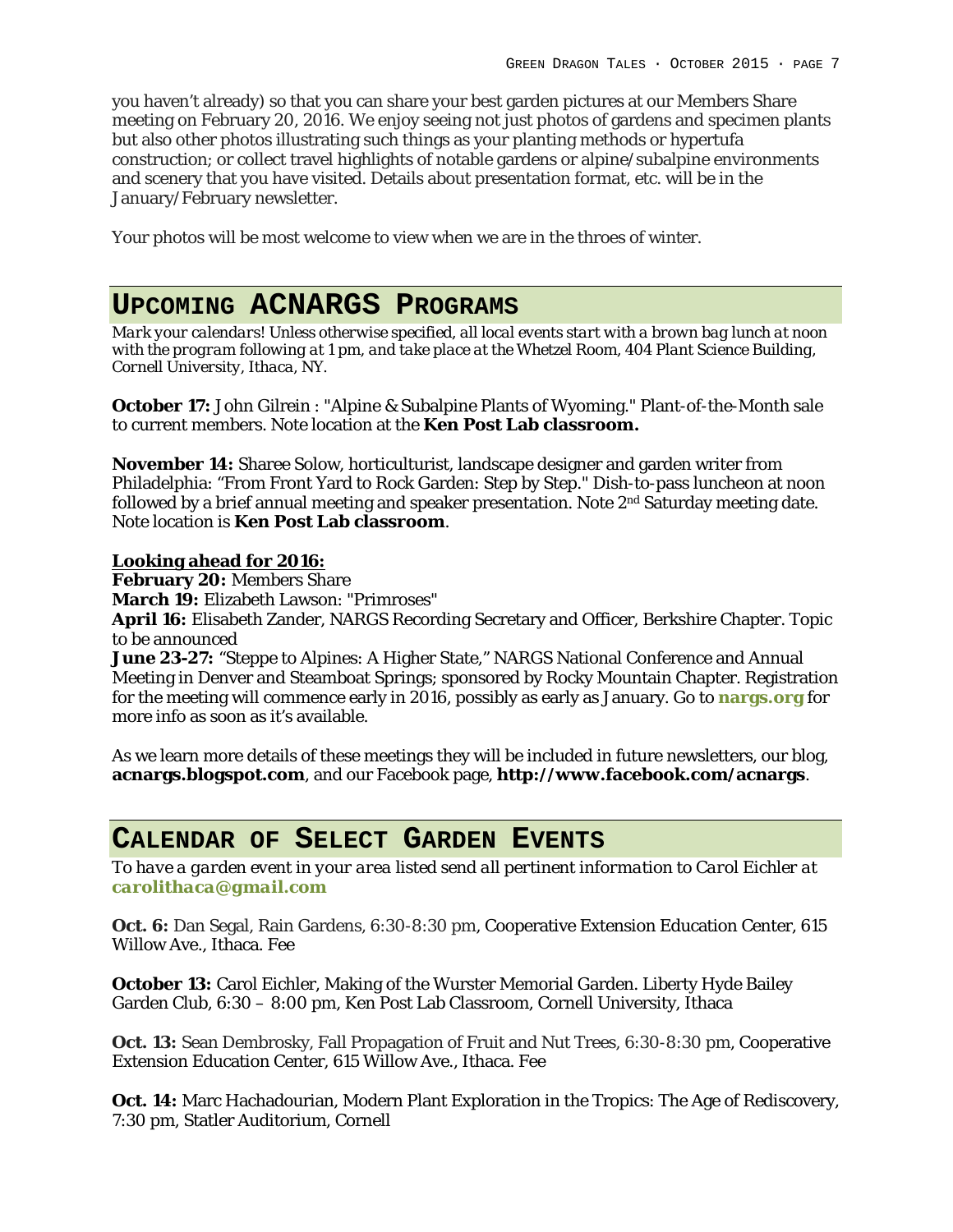**Oct. 16:** Invasive, Native, or Neither: Which Plants to Remove, Which to Plant, 6:30-8:30 pm, Cooperative Extension Education Center, 615 Willow Ave., Ithaca. Fee

**Oct. 22:** Getting Your Landscape Ready for Winter. 6:30-8:30 pm, Cooperative Extension Education Center, 615 Willow Ave., Ithaca. Fee

**Oct. 28:** Courtney Roby, Plant-Based Medicines: Ancient Greece and Rome and Beyond, 7:30 pm, Statler Auditorium, Cornell

**Oct. 29:** Brian Caldwell & Akiva Silver, Getting Started with Nut Trees, 6:30-8:30 pm, Cooperative Extension Education Center, 615 Willow Ave., Ithaca. Fee

**Nov. 9 - Nov. 21:** 4th Annual Leaf Swap & Compost Giveaway, Cooperative Extension Education Center, 615 Willow Ave., Ithaca

**Nov. 11:** Professor Sir Peter Crane, Ginkgo: The Tree that Time Forgot, 7:30 pm, Statler Auditorium, Cornell

**Dec. 7:** Mark Whitmore of Cornell's Natural Resources Dept., Emerald Ash Borer and Hemlock Woolly Adelgid Update, 6:30-8:30 pm, Cooperative Extension Education Center, 615 Willow Ave., Ithaca. Fee

## **ABOUT US - ACNARGS**

We are an all-volunteer organization and one of thirty-eight NARGS affiliated chapters active in North America. Our annual Chapter activities include 6 program-speaker meetings, the Green Dragon newsletter, web and Facebook pages, garden visits, overnight garden trips, hands-on workshops, and 3 plant sales a year. Our meetings are informal, friendly gatherings that provide a wealth of information and offer a source for unusual plants, plus the opportunity to be inspired by other gardeners. The public is always welcome.

Chapter membership starts at \$10 a year based on the calendar year. Membership includes these benefits: newsletter sent to you electronically (or option by mail for an extra fee), opportunity to travel on our planned overnight garden trips, and plant sale discounts and member only sales, including Plant-of-the-Month sales.

## **ABOUT NARGS NATIONAL**

NARGS National is our parent organization: We encourage you to join (online at **www.nargs.org**) for only \$40 a year. Benefits include a seed exchange, a quarterly publication, and an on-line web site featuring an archive of past publications, a chat forum and a horticultural encyclopedia. NARGS National also conducts winter study weekends and holds its Annual Meeting in interesting places where attendees have the opportunity to hear and visit with outstanding plants people from around the world who present talks and workshops.

### **RESPONSIBLE PEOPLE/2014 BOARD MEMBERS**

*If you want to volunteer, we'd love to hear from you!*

Chair: John Gilrein, **basecamp@alum.syracuse.edu**